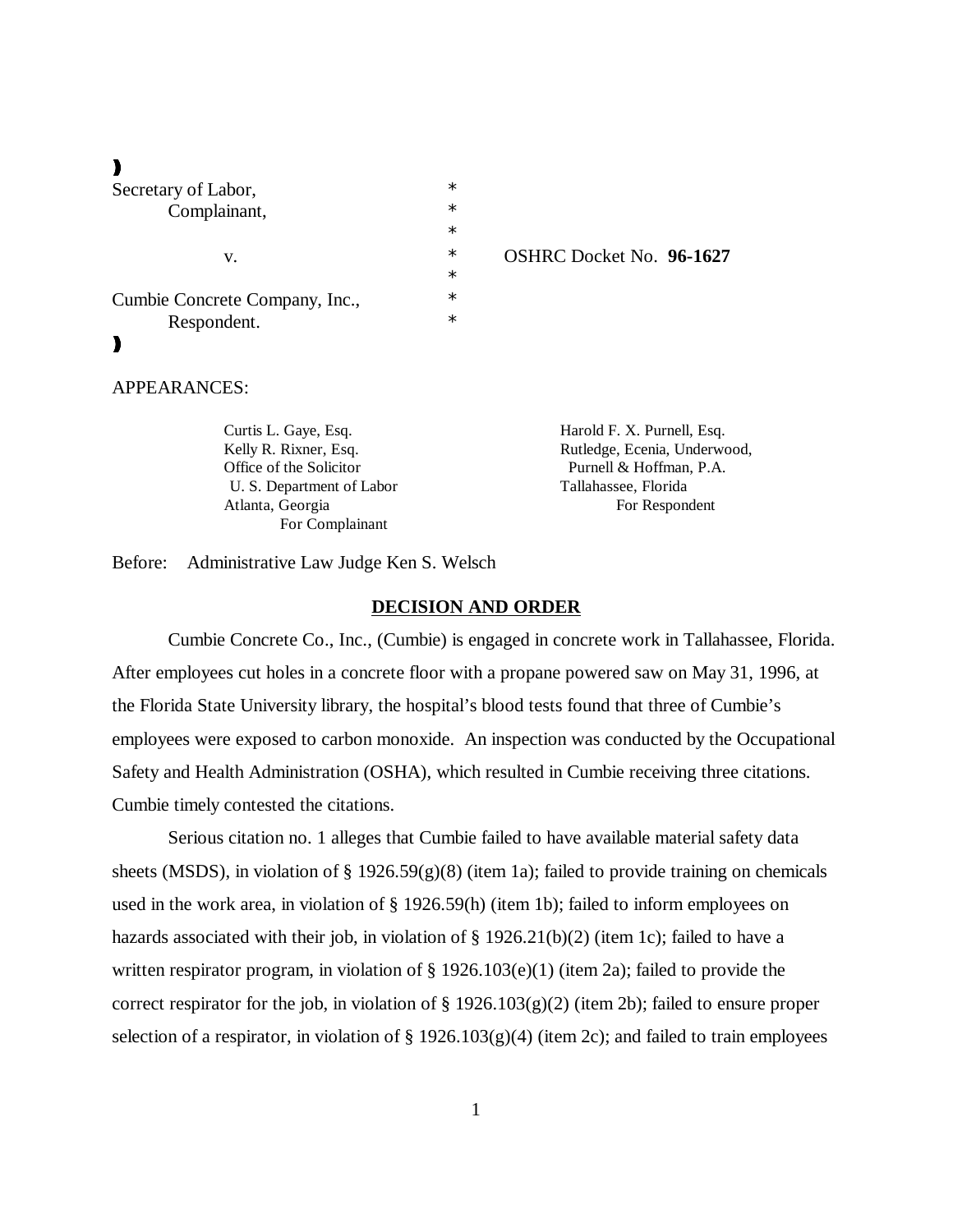on the selection of a respirator in violation of  $\S 1926.103(g)(5)$  (item 2d). The serious citation proposed penalties totaling \$5,000.

Willful citation no. 2 alleges that Cumbie failed to implement feasible administrative or engineering controls, in violation of § 1926.55(b), to reduce employees' exposure to carbon monoxide, which was generated by operating a propane powered saw. The willful citation proposed a penalty of \$35,000.

The "other" than serious citation no. 3 alleges that Cumbie failed to provide employees with face and eye protection adequate for the hazards of cutting concrete.

The hearing was held on May 20, 1997, in Tallahassee, Florida. Jurisdiction and coverage was admitted (Tr. 6). Both parties submitted briefs supporting their positions. Cumbie's argument that it was unaware of the carbon monoxide exposure is rejected. The violations, except for § 1926.21(b)(2) which is considered duplicative, are affirmed as non-willful.

#### *The Accident*

Cumbie's principal place of business is in Tallahassee, Florida. Cumbie performs concrete work, including concrete demolition work. Cumbie employs approximately 40 employees.

In May 1996 Anaco Electric contracted Cumbie to cut openings for electrical boxes in the concrete floor in the computer room of the Galvin Strozier Library at Florida State University (Tr. 14-15). Anaco Electric was the electrical subcontractor for the general contractor Biltmore Construction Company. Biltmore was hired to renovate the library.

The library's computer room, located in the annex on the first floor, is 39 feet by 24 feet with an 11-foot ceiling (Tr. 118). There are two doorways to the library along one wall, one doorway on another wall and no windows in the room (Tr. 118). When Cumbie began its work, newly installed carpeting was in the rooms outside the computer room (Tr. 16, 118). Beneath the computer room, there was a room with shelves of old books (Tr. 16).

Because of a concern for dust escaping from the computer room where Cumbie was working, the doorways were encased in visqueen, a plastic sheeting material. The visqueen was secured to the door openings with duct tape to confine the dust to the room (Tr. 16-17, 26, 35- 37). Also, because there were old books in the room below the computer room, it was decided that water, except in small spray mist bottles, could not be used to control the dust levels (Tr. 16,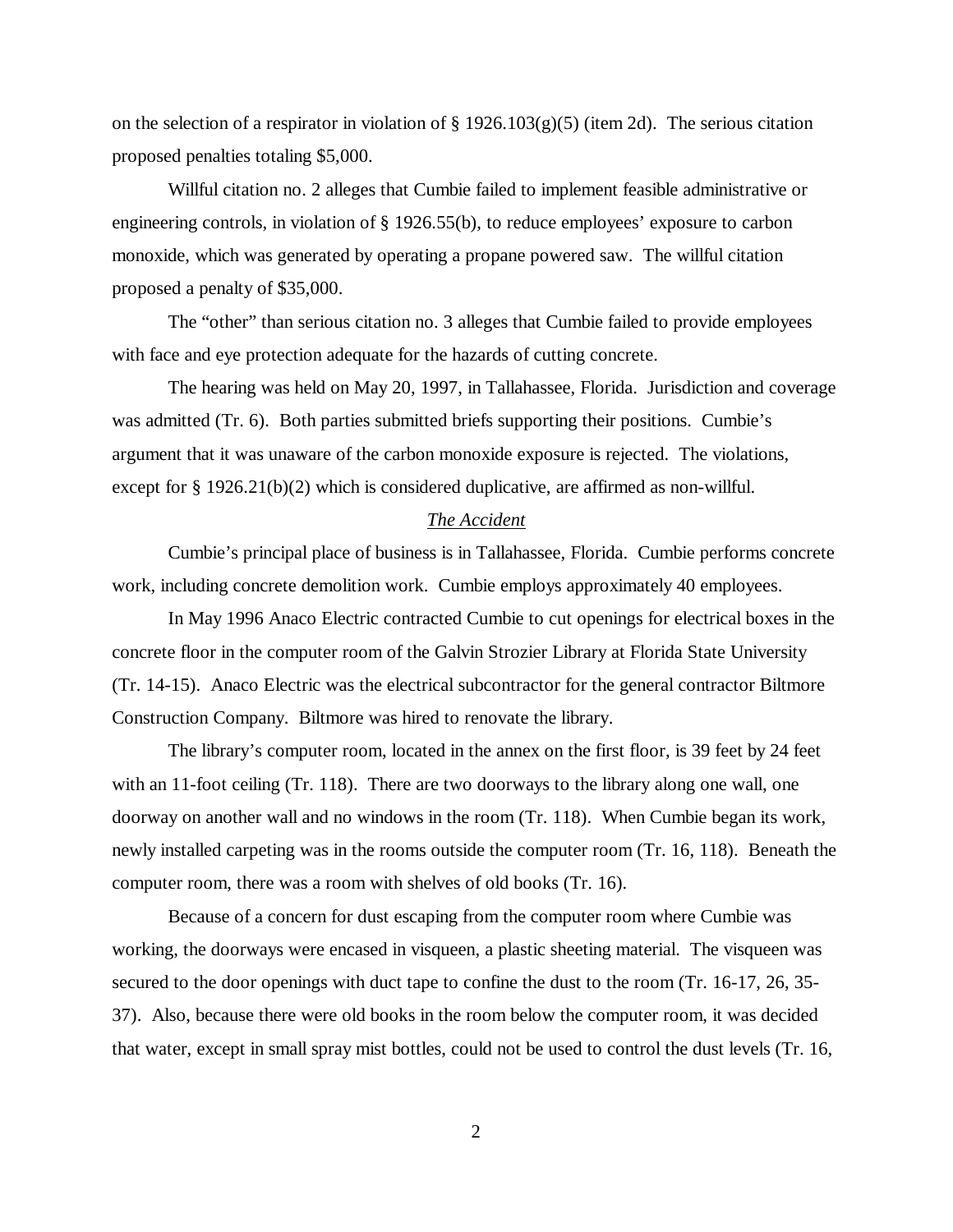31). A negative air machine, provided by Biltmore, was used to draw the dust out of the room (Tr. 16, 18).

Unlike other rooms in the library, the thickness of the concrete floor in the computer room was in excess of 5 inches. It was decided that a pneumatic saw could not be used (Tr. 194, 202). Instead, Cumbie used a propane powered concrete saw on wheels with a specially ordered 15 inch diamond-impregnated blade (Tr. 257). Cumbie considered that unlike a gasoline saw, propane was cleaner burning and more suitable for indoor work (Tr. 213).

On Wednesday night, May 29, 1996,<sup>1</sup> Cumbie employees Travis Asbell, saw operator, Willie Atkinson, laborer, and Kingsley Monteque, laborer, performed the concrete cutting in the computer room. The work started at approximately 10:00 p.m. with setting up the visqueen over the doorways (Tr. 43, 73, 198). Cumbie could not work during the day because the library was open to students until midnight. The employees were provided dust masks, safety glasses and gloves. After showing them the job and watching them get started, Ralph Gemmill, superintendent, went home to sleep.

During the night, Asbell testified that while operating the saw, he felt dizzy, light-headed and he had a real bad headache. It was dusty and he could smell "the heat and exhaust coming from the saw" (Tr. 40-41). Asbell described working in the computer room as working in a "flour bag" (Tr. 40). After cutting for an hour, Asbell testified that the saw started acting like it was running out of gas; revving up and then back down. Also, the blade got hot and bent in the concrete (Tr. 44-45). Gemmill was called at home and he returned to the library at approximately 2:00 a.m. Gemmill operated the saw for a while and found no problem. He instructed the employees to continue cutting. Gemmill testified that the employees did not tell him that they were feeling sick nor did he smell any fumes or exhaust (Tr. 200). IH Joseph Roesler testified that Atkinson stated that he told Gemmill the employees were not feeling well (Tr. 162). Regardless, Gemmill returned home without making any changes (Tr. 46-47). The employees worked until approximately 5:00 a.m., cleaned up and left the site.

<sup>1</sup>The citation incorrectly considered Wednesday as May 30, 1996. A review of a 1996 calender shows that Wednesday was May 29, Thursday was May 30 and Friday was May 31, 1996.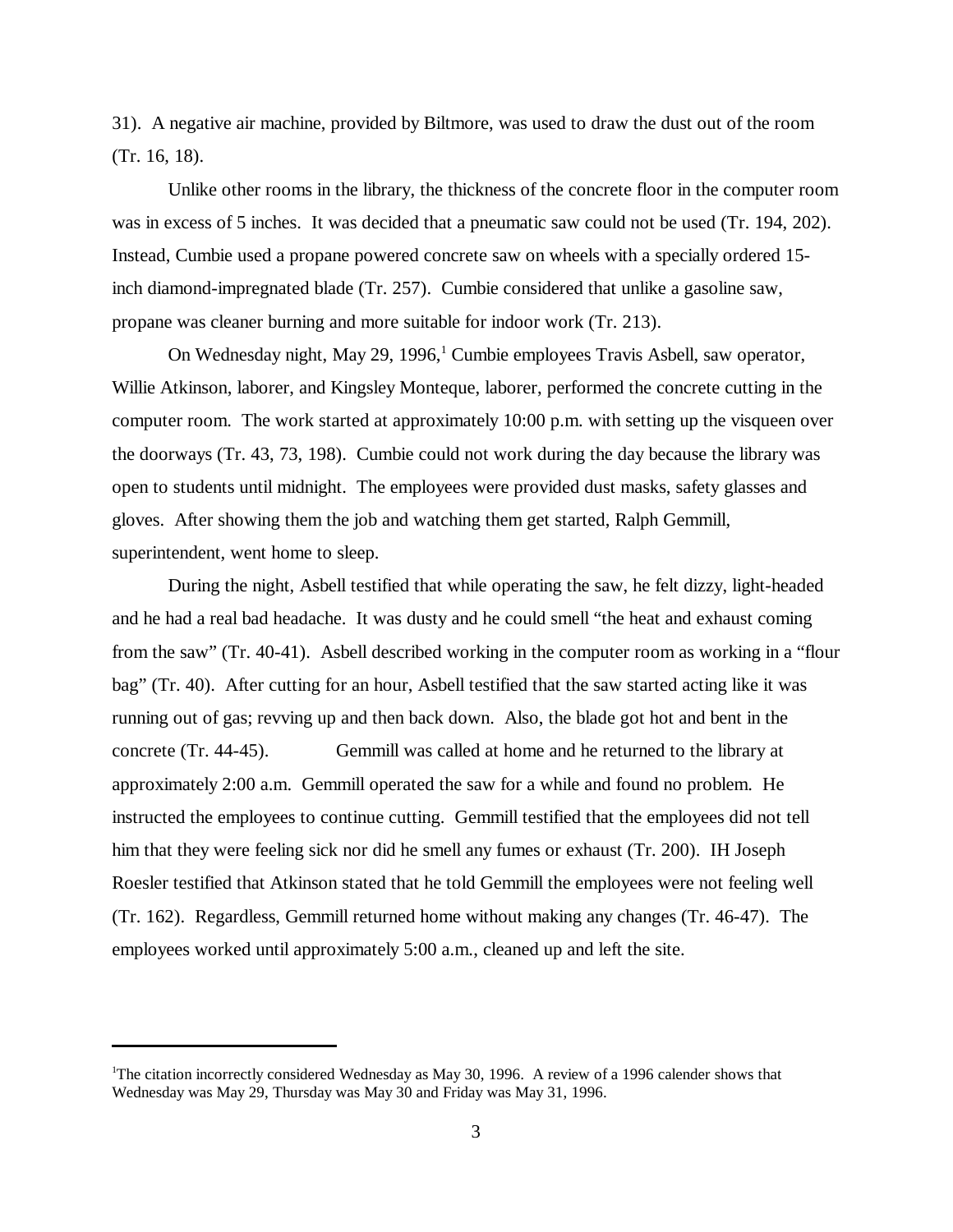On Thursday evening, Gemmill, Asbell, Atkinson and J.D. Carper<sup>2</sup> returned to the computer room at approximately 11:00 a.m. replaced the visqueen and started cutting with the propane saw (Tr. 50). Gemmill remained in the computer room for a while to get things started. He then checked the other rooms to see if any dust had escaped and went outside to check the tube from the negative air machine to see if it was functioning. Afterwards, Gemmill went to his truck to sleep (Tr. 266). Asbell began feeling sick. The employees took a break. Asbell laid down outside and blacked out. Atkinson found Gemmill and told him that Asbell and Carper were ill (Tr. 55-56). Gemmill saw the employees outside and returned to the computer room with Carper and Atkinson. He started operating the saw and within 15 minutes, he stopped and shut down the job. Gemmill testified that he became light-headed and related the feeling to a previous experience when he thought he had been exposed to carbon monoxide (Tr. 59, 245, 256). At the time Gemmill shut the job down, Atkinson had a bad headache, Asbell was sick and Carper was laying down (Tr. 244). It was approximately 5:00 a.m. The employees returned to their homes.

Asbell was still feeling ill Friday morning and was taken by his wife to the hospital (Tr. 61). He was given oxygen and his blood was tested for carbon monoxide (Tr. 63). His carboxyhemoglobin level was 20.2 percent (Exh. C-2). The hospital telephoned Cumbie. Carper and Atkinson were taken to the hospital for treatment. Their carboxyhemoglobin levels were 12.5 percent for Atkinson and either 13.2 or 10.2 percent<sup>3</sup> for Carper (Exh. C-2). According to Dr. Steven A. Dawkins, doctor of occupational medicine and the Secretary's expert witness, a carboxyhemoglobin level of 5 percent or higher indicates an exposure to carbon monoxide above the threshold limit value of 50 parts per million (Tr. 95). Cumbie stipulates to Dr. Dawkins' expertise (Tr. 85).

On June 5, 1996, Cumbie rented a pneumatic saw and used a hammer to finish cutting out the remaining holes in the computer room (Tr. 253, 260). On June 5, 1996, compliance/industrial hygienist (IH) Joseph Roesler of OSHA initiated a complaint inspection of the accident (Tr. 112). He reviewed Cumbie's hazardous communication program, interviewed the employees and the

<sup>2</sup>Carper (also referred to as J.D. Harper, and J.D. Carter in the transcript) replaced Monteque (Tr. 50, 236).

<sup>&</sup>lt;sup>3</sup>The percent number is not clear in the medical report.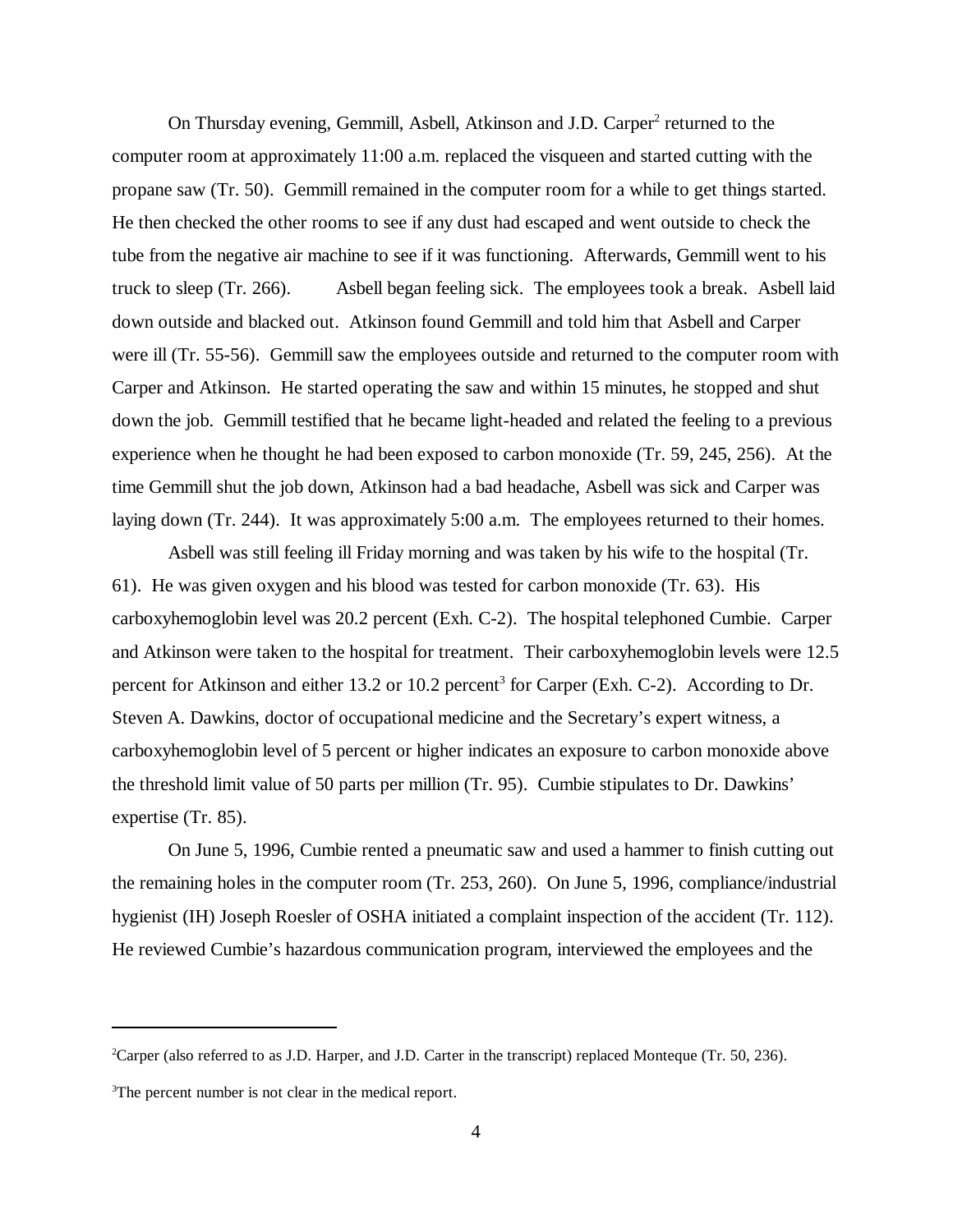general contractor, Biltmore Construction, and viewed the computer room. Cumbie was no longer working in the computer room during OSHA's inspection.

At the hearing, the parties stipulated the following facts (Tr. 6-9):

1. At all material times, Travis Asbell, Willie Atkinson, and J.D. Carper were employed by Cumbie.

2. The carboxyhemoglobin levels contained in the medical records from Tallahassee Community Hospital are accurate reflections of the results of the tests performed.

3. Cumbie did not possess and maintain an MSDS for propane on June 5, 1996.

4. Cumbie's employees at the library work site were not trained in the hazards associated with silica dust or the hazards associated with exhaust fumes generated by a propane powered saw.

5. Cumbie did not have a written respirator program, had not performed random inspections of its respirators by a qualified person within the six months preceding May 30, 1996, and had not provided its employees who were cutting concrete with training by a competent person in respirator selection, use and maintenance. Cumbie stipulates that it did not comply with the § 1926.103 written respirator program. Cumbie, however, does not agree that a written respirator program was required.

## *Discussion*

To establish a violation of a safety standard, the Secretary must show by a preponderance of the evidence that: (1) the cited standard applies to the alleged condition; (2) the terms of the standard were not complied with; (3) employees were exposed to or had access to the violative condition; and (4) the employer knew or could have known of the violative condition with the exercise of reasonable diligence. *Seibel Modern Manufacturing & Welding, Corp*., 15 BNA OSHC 1218, 1221-1222 (No. 88-821, 1991).

There is no argument that Cumbie's work in the computer room constitutes construction activities within the meaning of Part 1926. Cumbie, also, does not dispute that the environmental control of fumes standard and the hazard communication standard at §§ 1926.55 and 1926.59 applied to its work in the computer room. Further, Cumbie does not dispute that employees were exposed to carbon monoxide and dust.

5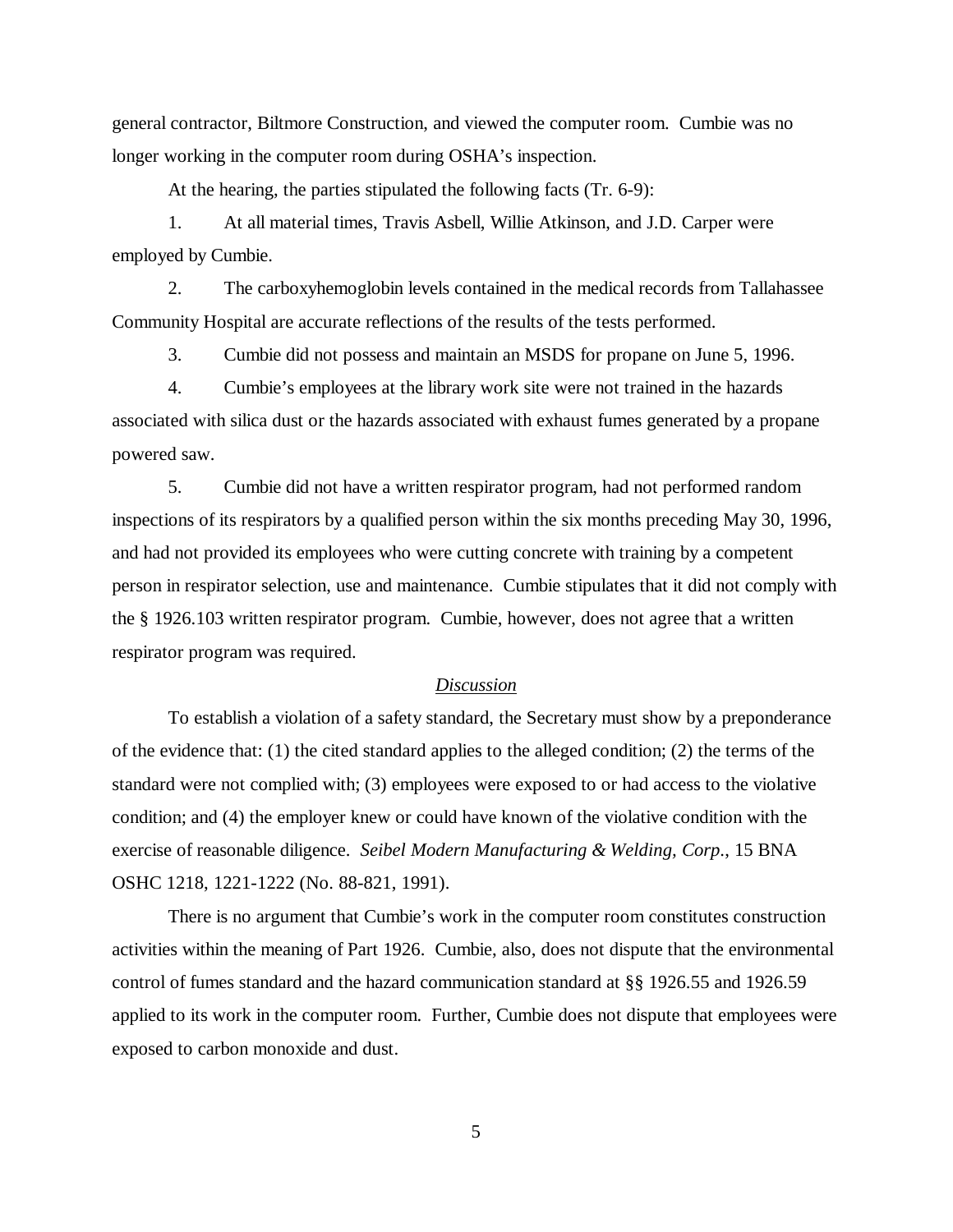Cumbie disputes whether the standards cited were violated and whether Cumbie knew or should have known of the exposure to carbon monoxide. Also, Cumbie argues that respiratory protection standards were not required at the computer room.

## SERIOUS CITATION NO. 1

#### Item 1a - Violation of  $\S 1926.59(g)(8)$

The citation alleges that "on or about 6/5/96, the employer had not ensured that all of the material safety data sheets (MSDS) were made available at the worksite for such hazardous materials as, but not limited to propane." Section 1926.59(g)(8) provides that:

> The employer shall maintain in the workplace copies of the required material safety data sheets for each hazardous chemical, and shall ensure that they are readily accessible during each work shift to employees when they are in their work area(s).

There is no dispute that Cumbie did not maintain an MSDS for propane at the library project during May 30-31, 1996. Ralph Gemmill, Cumbie's former overall job superintendent, acknowledged that no MSDS for propane was at the library (Tr. 246). Propane was used to power the saw to cut the concrete floor. Also, no MSDS for propane was maintained at Cumbie's office on June 5, 1996 (Cumbie Stipulation).

An MSDS for propane is required. The standard requires an employer to have an MSDS for each "hazardous chemical" which it uses. A hazardous chemical is defined at § 1926.59(c) as "any chemical which is a physical hazard or a health hazard." The MSDS for propane identifies it as a health hazard that may be harmful to the central nervous system and the affects include headache, dizziness, convulsion, loss of consciousness, coma, respiratory arrest and death (Exh. C-3). Propane is a hazardous chemical.

Cumbie argues that on June 5, 1996, the work at the library had been completed and the propane powered saw was not used after May 31, 1996. Also, on June 5, 1996, Cumbie argues that the propane was impounded at its office by OSHA (Cumbie Brief, p. 13).

IH Joseph Roesler testified that on June 5, 1996, propane for the saw was stored at Cumbie's office in Tallahassee, Florida. Employees working at the office had access to the stored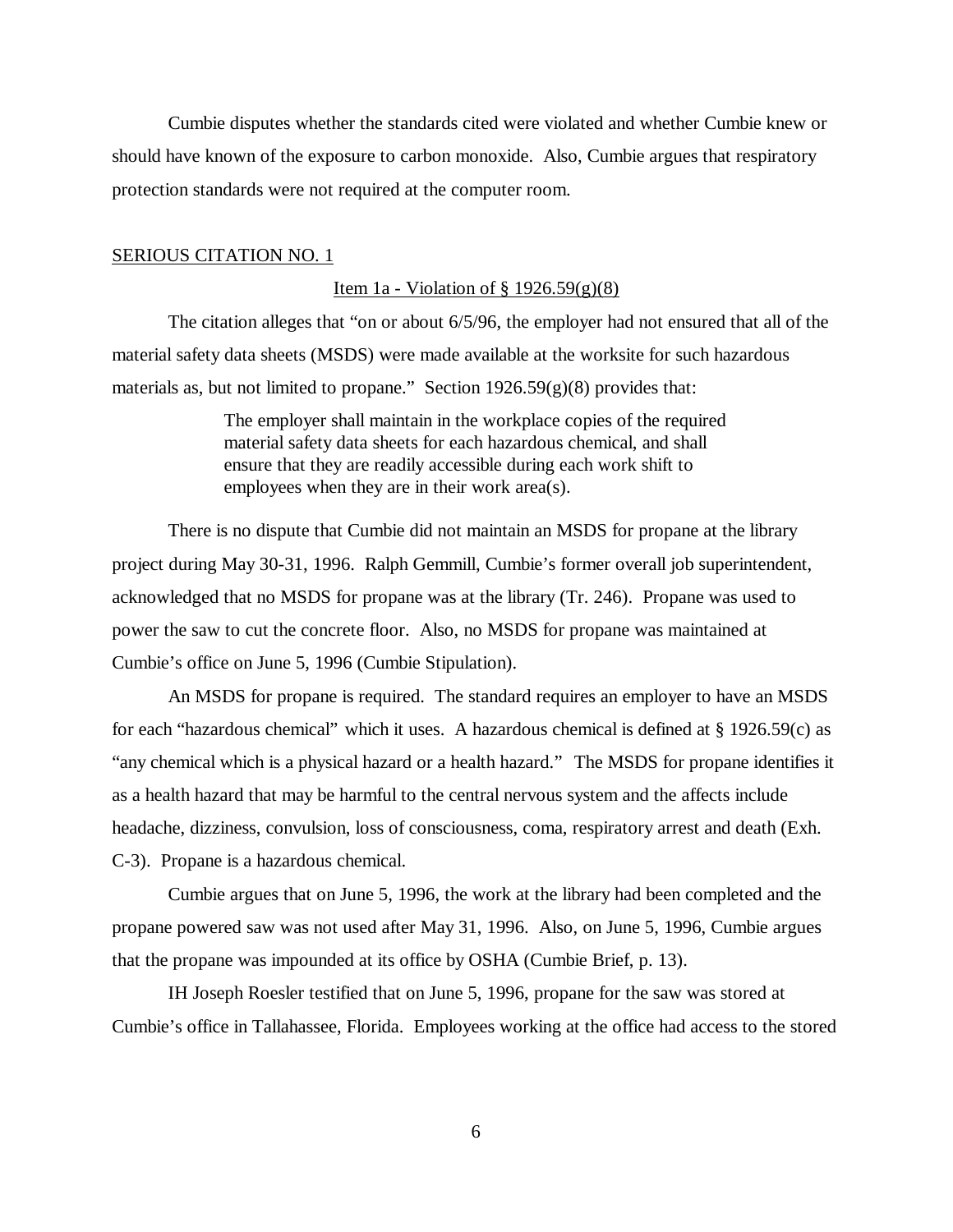propane (Tr. 124). Cumbie's argument that the propane was impounded misconstrues the testimony of Roesler. IH Roesler stated that the saw was impounded; not the propane (Tr. 181).

The standard requires the MSDS to be maintained in the "workplace." A "workplace" is "an establishment, job site, or project, at one geographical location containing one or more work areas." *See* § 1926.59(c) definitions. Cumbie stored and made accessible to employees the propane at its office on June 5, 1996. The office was a workplace. Therefore, an MSDS was required on June 5, 1996.

Further, the citation is amended *sua sponte* to reflect more clearly the use of propane on May 30 to June 1. Cumbie used the propane to power its slab saw at the library. See *A. L. Baumgartner Construction, Inc.*, 16 BNA OSHC 1995, 1997 (92-1022, 1994). Cumbie is not prejudiced by the amendment. The citation refers to "on or about" June 5, 1996. Also, the hearing related to conditions on May 30-31 and the affects of the propane powered saw in the computer room. Cumbie failed to maintain an MSDS for propane in violation of  $\S 1926.59(g)(8)$ .

#### Item 1b - Violation of  $\S$  1926.59(h)

The citation alleges that "[o]n or about 5/30/96, and 5/31/96, the employees engaged in, but not limited to cutting concrete using a propane powered saw, were not provided training for chemicals such as concrete dust containing silica and exhaust gases generated by a propane powered saw." Section 1926.59(h) provides that:

> Employers shall provide employees with effective information and training on hazardous chemicals in their work area at the time of their initial assignment, and whenever a new physical or health hazard the employees have not previously been trained about is introduced into their work area. Information and training may be designed to cover categories of hazards (*e.g.*, flammability, carcinogenicity) or specific chemicals. Chemical-specific information must always be available through labels and material safety data sheets.

The standard requires an employer to train employees in the hazard associated with the use of hazardous chemicals in their work place. As stated, propane is a hazardous chemical. The record is uncontradicted that employees working at the library were not trained as to the hazard associated with the use of propane to power the slab saw (Tr. 66, 133, 246). Superintendent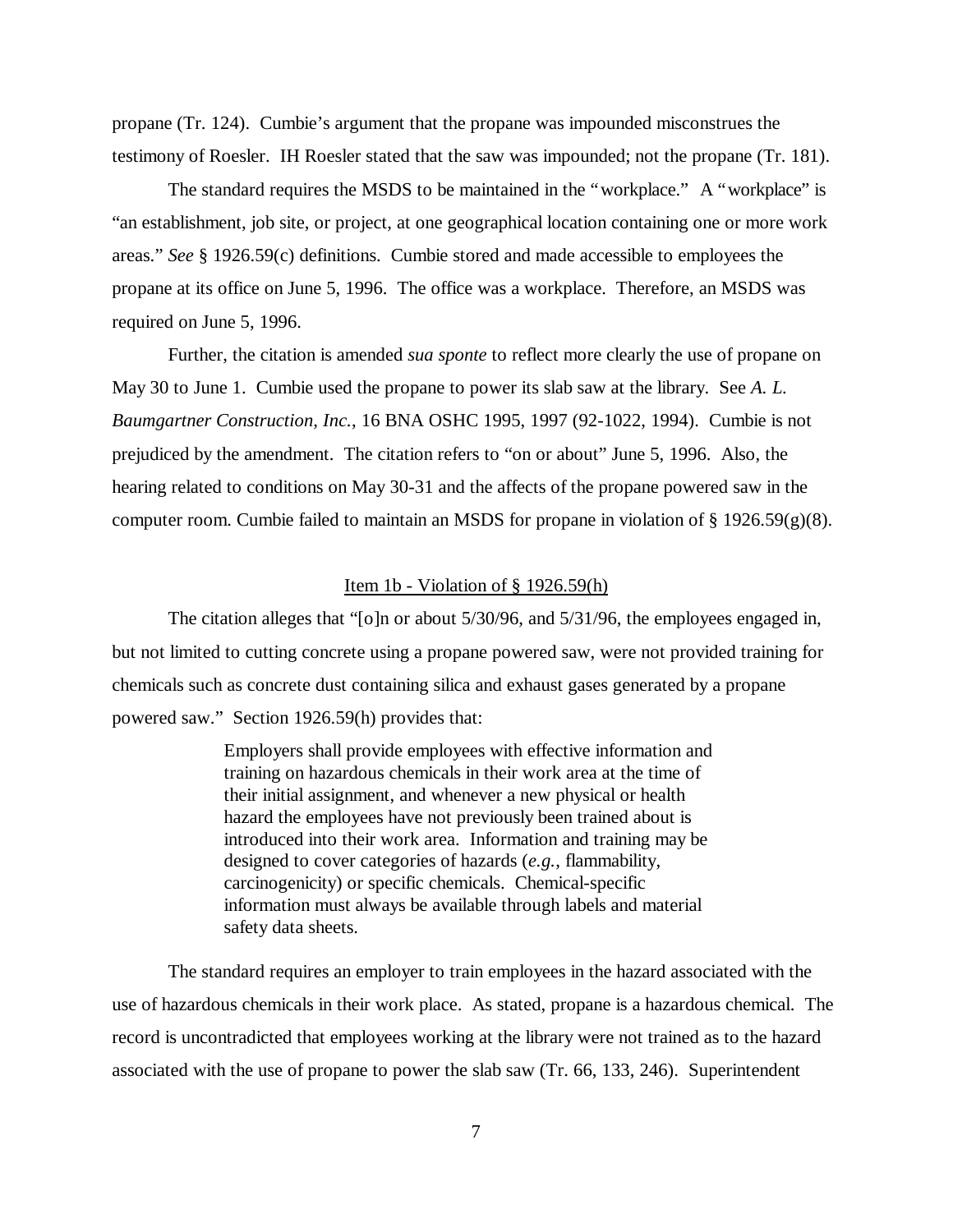Gemmill told IH Roesler that he had some training because he had gone to some toolbox meetings of the general contractor. However, the employees did not attend the meetings and Gemmill did not give the information to employees (Tr. 134). Gemmill testified that there was no training for employees on propane (Tr. 246). Gemmill explained that the employees were experienced, and he assumed they did not need training (Tr. 220). An employer cannot rely entirely on the prior training or experience of its employees in lieu of providing specific instruction tailored to the job at hand. *A. P. O'Horo Co.*, 14 BNA OSHC 2004, 2010 (No. 85-369, 1991). According to Travis Asbell, saw operator, no one at Cumbie asked about his prior training (Tr. 78). Cumbie stipulates that it did not train its employees at the library project in the hazards associated with exhaust fumes generated by a propane powered saw and with silica dust (Tr. 7).

In addition to propane, OSHA alleges that Cumbie failed to train employees on the hazards associated with silica dust. However, the record fails to establish the presence of silica dust in the computer room. IH Roesler testified that no air samples were obtained at the library (Tr. 179). Therefore, the Secretary failed to show the need for training on the hazards associated with silica dust.

The violation is affirmed with regard to the failure to train employees on the hazards associated with using propane.

## Item 1c - Violation of  $\S$  1926.21(b)(2)

The citation alleges that "[o]n or about 6/5/96, the employer had not informed their employees on the hazards associated with the tasks that they were to perform, such as concrete demolition including cutting and core drilling, where significant dust exposure was created and the hazards of exposure to the exhaust emissions from the propane powered saw were present." Under an employer's responsibility, Section 1926.21(b)(2) requires that:

> The employer shall instruct each employee in the recognition and avoidance of unsafe conditions and the regulations applicable to his work environment to control or eliminate any hazards or other exposure to illness or injury.

There is no dispute that Cumbie did not maintain an MSDS for propane and failed to train its employees in the hazards associated with propane. Other than the conditions already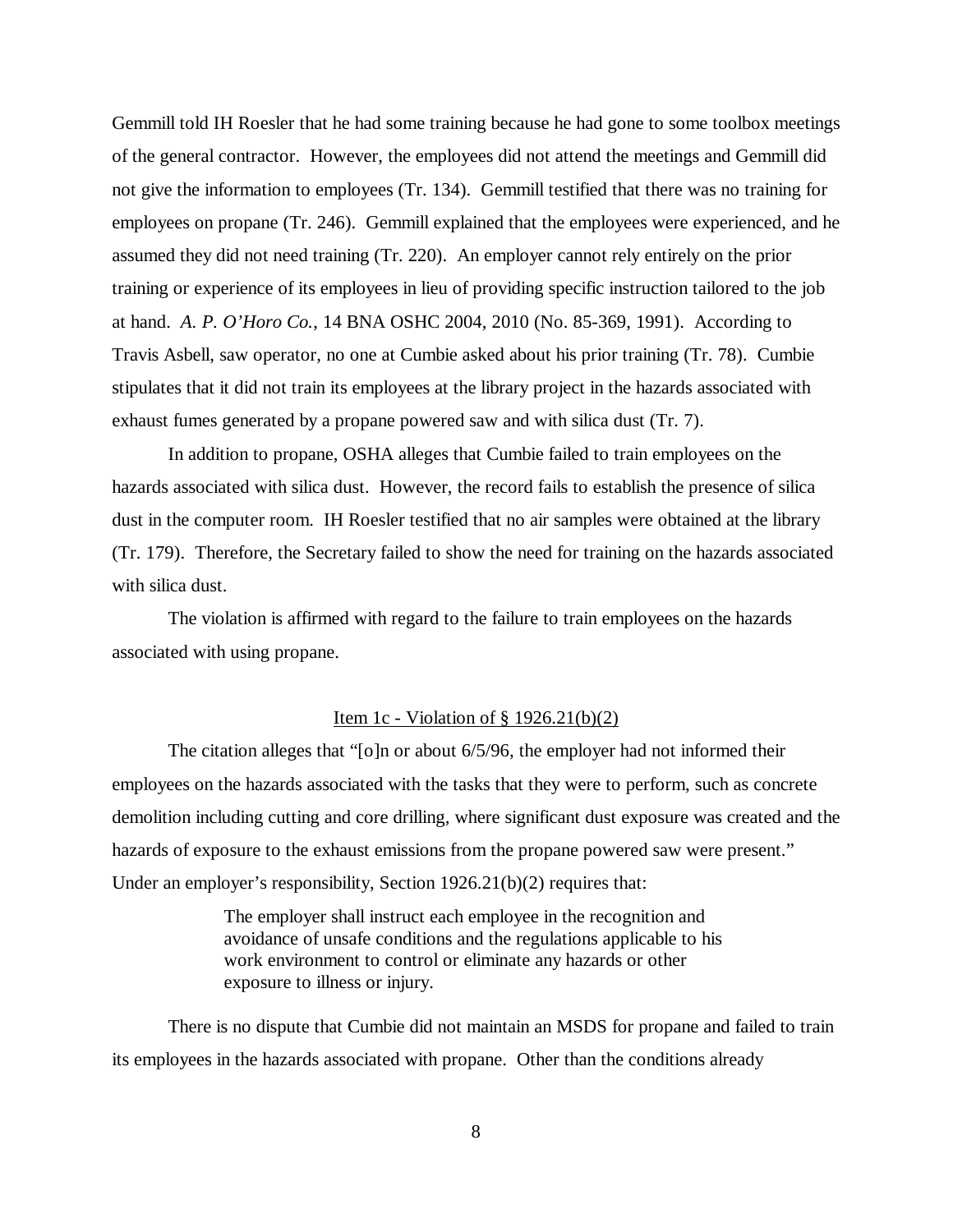addressed by the previous standards cited, the Secretary failed to identify other unsafe conditions in which Cumbie failed to train its employees. The record failed to show that Cumbie did not train its employees on the hazards associated with cutting and core drilling concrete. IH Roesler testified that Cumbie had an adequate written safety program (Tr. 139, 186). Without identifying other unsafe hazards not covered by §§ 1926.59(g)(8) and 1926.59(h), a violation of § 1926.21(b)(2) is vacated.

## Item 2a - Violation of § 1926.103(e)(1)

The citation alleges that "[o]n or about 5/30/96 and 5/31/96, the employer had not established a written respirator program to aid employees in the use, care and selection of the respirators for but not limited to carbon monoxide and silica. The written respirator program shall include elements from 29 C.F.R. §§ 1926.103(e)(2) through (e)(11)." Section  $1926.103(e)(1)$  requires as minimum requirements for an acceptable program that:

> Written standard operating procedures governing the selection and use of respirators shall be established.

Cumbie stipulates that it did not have a written respirator program and had not performed random inspections of its respirators by a qualified individual to ensure proper selection. Employees were not provided with training by a competent person on respirator selection, use and maintenance (Tr. 7-8). Ralph Gemmill, Cumbie's former overall demolition superintendent, testified that he had not seen a written respirator program at Cumbie (Tr. 248).

Cumbie argues, however, that it was not required to comply with the respirator requirements. It did not and could not, with the exercise of reasonable diligence, know of the presence of carbon monoxide in the computer room (Cumbie Brief, p. 15).

 It is undisputed that employees working in the computer room wore Muldex 21C NIOSH (National Institute for Occupational Safety and Health) approved respirators for dust, fumes, and mist (Tr. 187-188). The Muldex respirator is described as a paper face mask, like a doctor uses. It is cup shaped, fitting over the nose and mouth and held by two straps around the head (Tr. 41, 187).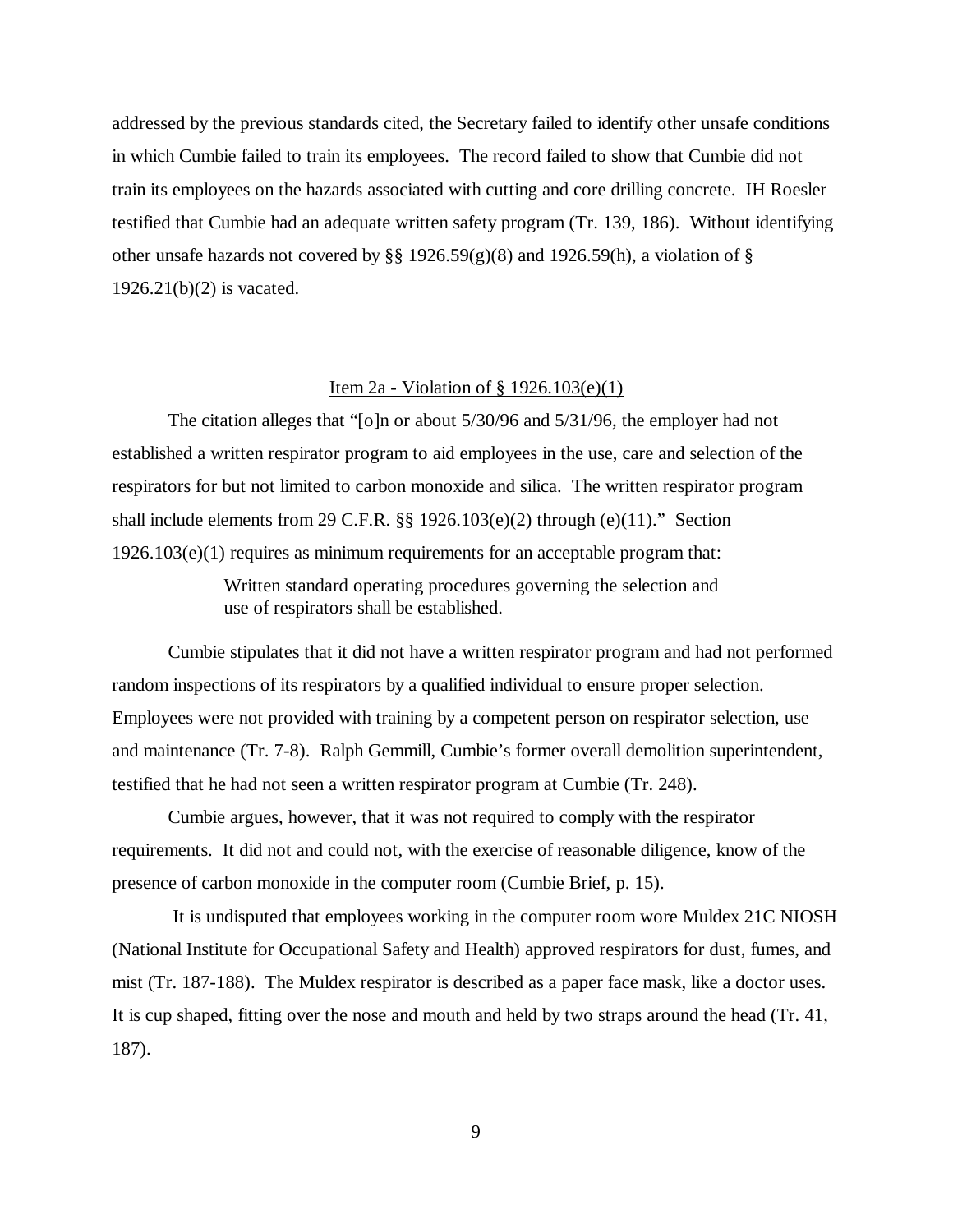IH Roesler testified that a written respirator program was required because the exposure to carbon monoxide exceeded the permissible exposure level (PEL) of 50 parts per million (Tr. 142, *see* Subpart Z, § 1910.1000, Table Z-1). He stated that a written respiratory program is required when an employer elects to use respiratory protection at its work site or when employees are exposed to concentrations of carbon monoxide in excess of the permissible exposure levels.

Section 1926.103(a) requires a respiratory program "in emergencies, or when controls (engineering ) . . . either fail or are inadequate to prevent harmful exposure to employees, (then) appropriate respiratory protective devices shall be provided by the employer and shall be used." Therefore, in this case the standard requires a showing that employees were exposed to harmful levels of carbon monoxide.

Cumbie does not dispute that employees were exposed to carbon monoxide or the carboxyhemoglobin levels found by the hospital during the blood tests. Also, Cumbie does not dispute the correlation described by Dr. Steven Dawkins between the carboxyhemoglobin levels found by the hospital to the PEL for carbon monoxide adopted by OSHA (Tr. 95). Using this correlation, the exposure to carbon monoxide by the three employees working in the computer room exceeded 100 parts per million (Tr. 95). The PEL established by OSHA is 50 part per million. *See* § 1910.1000, Table Z-1. Therefore, the record establishes that the employees were exposed to harmful levels of carbon monoxide.

In addition to showing harmful levels of carbon monoxide, the Secretary must also show that Cumbie should have known with the exercise of reasonable diligence of the employees' exposure to carbon monoxide. An employer's failure to perceive the violative conditions as hazardous is not a defense to the citation. An employer has a duty to inspect its work area for hazards. It must make reasonable efforts to anticipate the particular hazards to which its employees may be exposed in the course of their scheduled work. *Automatic Sprinkler Corp. of America*, 8 BNA OSHC 1384, 1387 (No 76-5089, 1980); *Pace Constr. Corp.*, 14 BNA OSHC 2216, 2221 (No. 86-758, 1991). Further, constructive knowledge may be predicated on an employer's failure to establish an adequate program to promote compliance with a safety standard. *Pride Oil Well Service,* 15 BNA OSHC 1809, 1814 (No. 87-692, 1992).

Cumbie did not have a written respirator program despite having employees exposed to "extremely dusty" conditions (Tr. 263). Also, Cumbie failed to show that it maintained an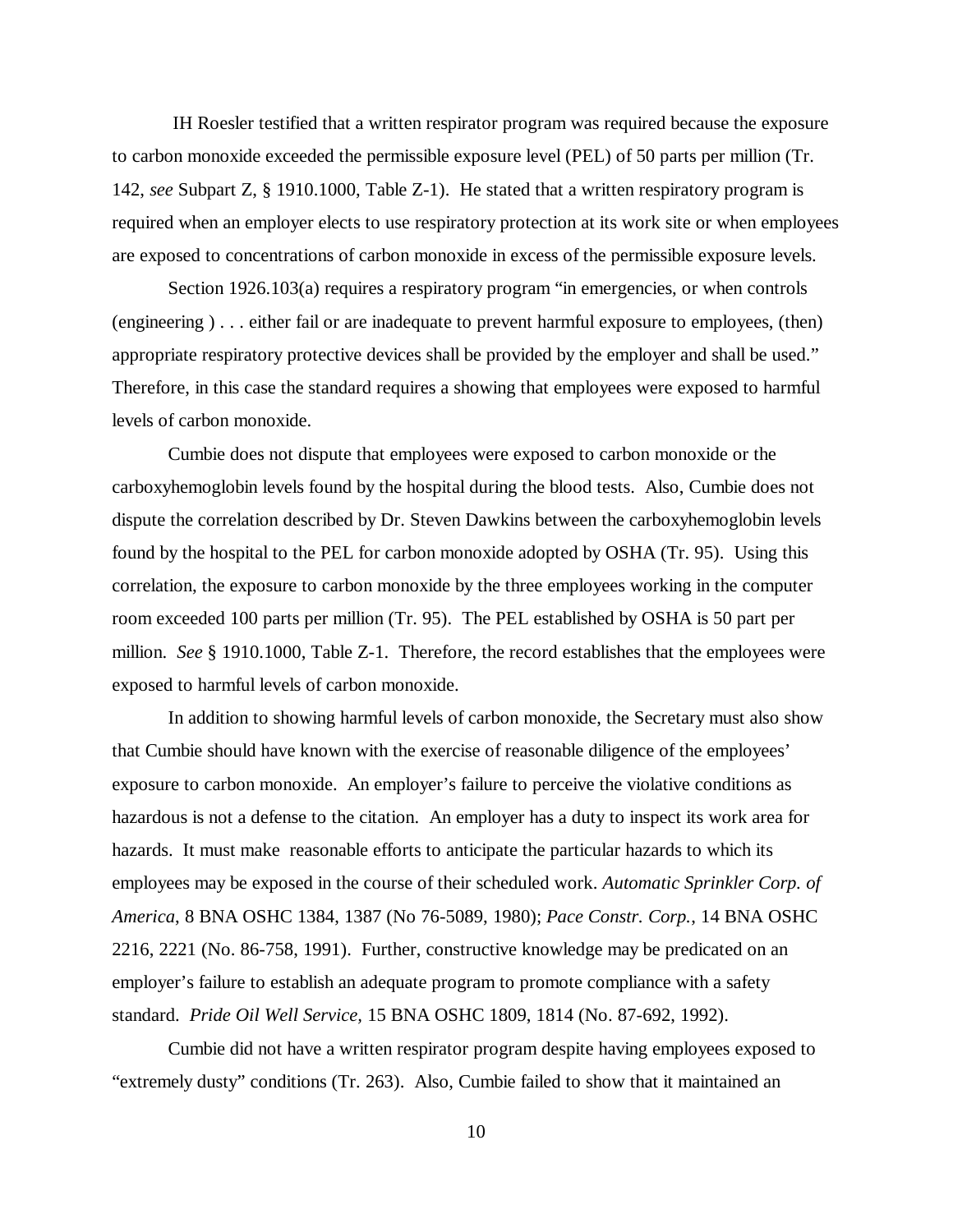appropriate monitoring or inspection program of its worksite. *See Milliken & Co.*, 14 BNA OSHC 2079, 2083 (No 84-767, 1991), *aff'd* 947 F.2d 1483 (11th Cir. 199l). There is no evidence that Cumbie performed any atmospheric monitoring to know whether the levels of carbon monoxide were harmful. Ralph Gemmill, former superintendent, testified that he did not know that incomplete combustion can cause carbon monoxide. He "never knew that propane put off carbon monoxide, thought it was not a by-product" (Tr. 240, 243).

Also, the work was performed in a visqueen, sealed room while employees operated a large propane powered concrete saw. Three employees worked in the sealed room from 11:00 p.m. to 6:00 a.m. on a project Cumbie anticipated would take two days (Tr. 213). The room had no forced ventilation. There were areas where the visqueen was not taped, which permitted the flow of air.

However, there was no method utilized which assured the flow of fresh air into the room.

Although it may not have known that employees' exposure would exceed the PEL for carbon monoxide, Cumbie should have known of the potential exposure to carbon monoxide from operating the saw in an enclosed room. The MSDS for propane, which Cumbie did not maintain, plainly states that carbon monoxide may be generated when propane is burned in an oxygen deficient atmosphere (Exh. C-3). Cumbie relied on a negative air machine without doing any atmospheric testing or monitoring in the room to determine oxygen levels and exposure to carbon monoxide. Also, Gemmill was aware of complaints on Wednesday and Thursday nights about the operation of the saw, its blade and its tendency to increase and decrease its speed of revolution (Tr. 198). Gemmill knew that the saw had an internal combustion engine and knew it emitted an exhaust (Tr. 213).

Cumbie's argument that it was unaware of the potential for carbon monoxide is rejected. The violation is affirmed.

## Item 2b - Violation of  $\S$  1926.103(g)(2)

The citation alleges that "the employer had not specified the correct respirator for each job. Employees were exposed to such hazards as carbon monoxide and silica at the worksite." Section  $1926.103(g)(2)$  requires that: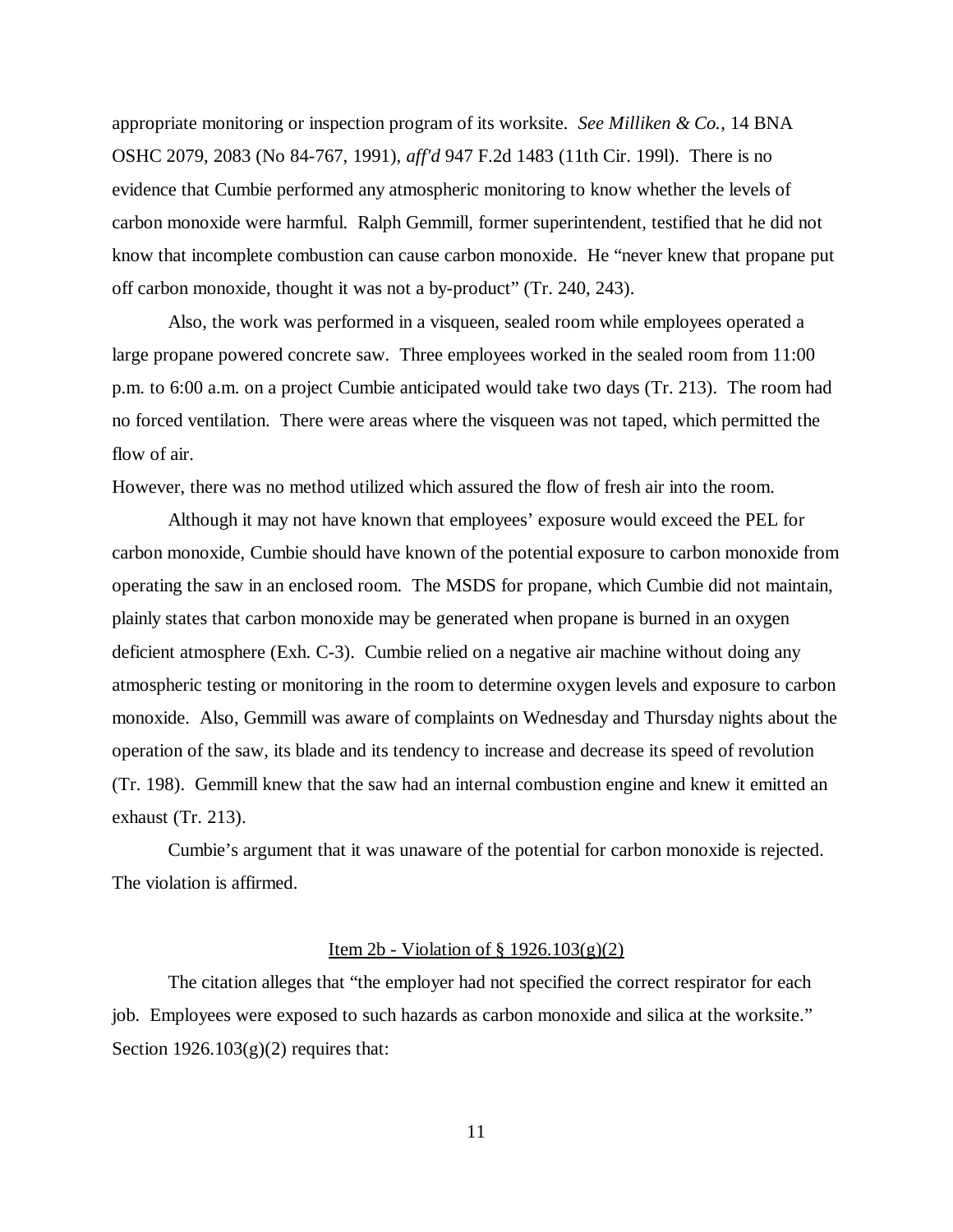The respirator type is usually specified in the work procedures by a qualified individual supervising the respiratory protective program. The individual issuing them shall be adequately instructed to insure that the correct respirator is issued.

The exposure to carbon monoxide in excess of the PEL was documented by the hospital records and the testimony of Dr. Steven Dawkins, occupational medicine physician. According to Dr. Dawkins, a 5 percent carboxyhemoglobin level correlates to the PEL of 50 parts per million for carbon monoxide (Tr. 95). The carboxyhemoglobin level for the three employees working in the computer room on the night of May 31, 1996, exceeded 10 percent with the highest of 20.2 percent (Exh. C-2).

Under Table E-4 of § 1926.103, the selection of an appropriate respirator for oxygen deficiency requires a "self-contained breathing apparatus. Hose mask with blower. Combination air-line respirator with auxiliary self-contained air supply or an air-storage receiver with alarm." The Muldex 21C type respirator is not self-contained air line respirator (Tr. 187). However, the record does not show Gemmill's training, or the basis for his selection (Tr. 149). The Muldex is the wrong respirator for the potential conditions in the computer room.

The violation is affirmed.

## Item 2c - Violation of  $\S$  1926.103(g)(4)

The citation alleges that "the employer did not have a qualified individual inspection to ensure proper selection, use, cleanliness and maintenance of the respirators." Section  $1926.103(g)(4)$  provides that:

> Respiratory protection is no better than the respirator in use, even though it is worn conscientiously. Frequent random inspections shall be conducted by a qualified individual to assure that respirators are properly selected, used, cleaned, and maintained.

Cumbie stipulates that it did not have a respiratory protection program (Tr. 7-8). Other than providing the Muldex 21C respirator to employees, there is no showing that Ralph Gemmill, former superintendent, was conducted or was qualified to conduct random inspections to assure the Muldex was the proper respirator for the conditions in the computer room. Gemmill was in charge of selecting the respirator. Gemmill told IH Roesler that he had selected only a dust mask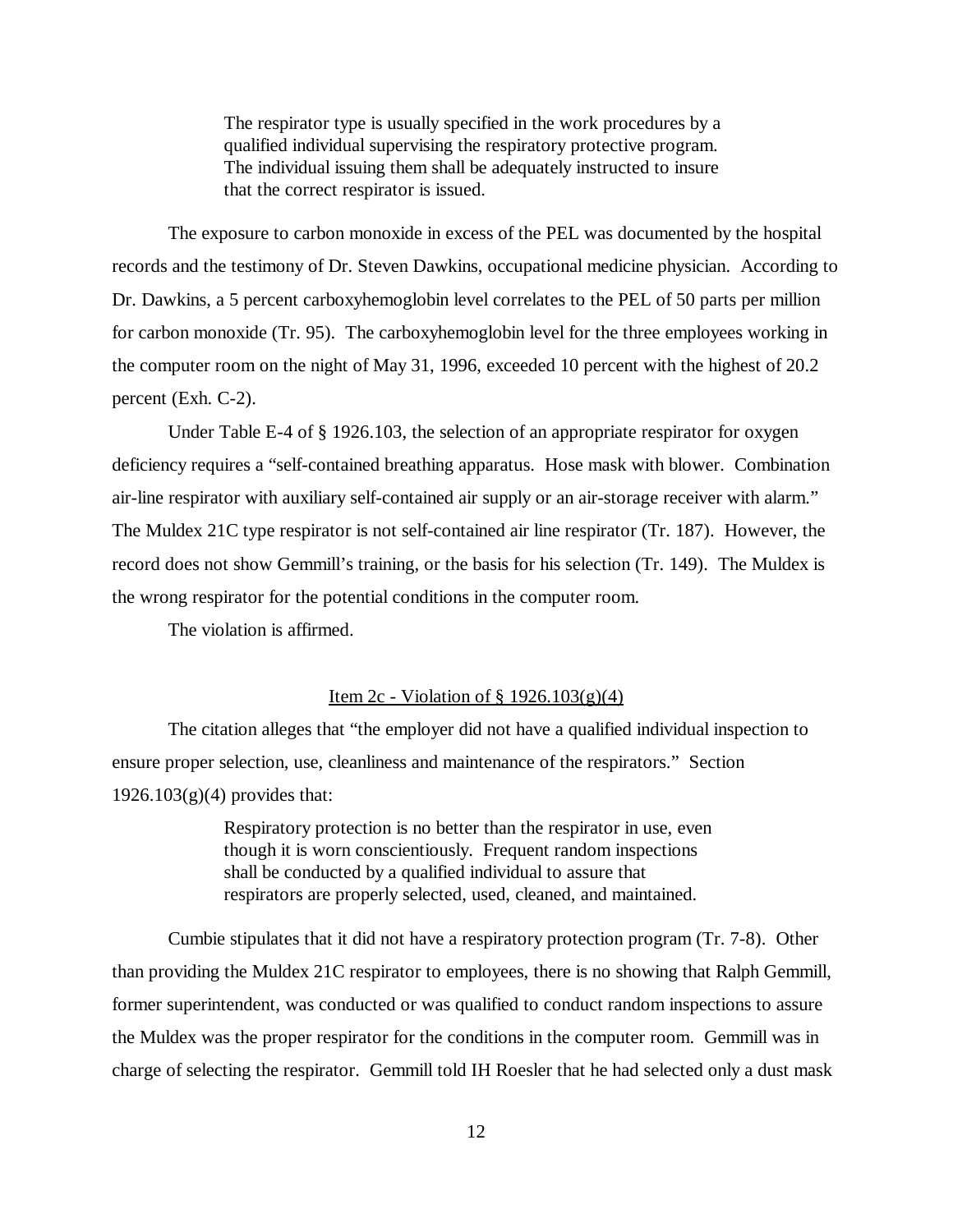(Tr. 149). Gemmill, however, was not familiar with the properties of propane or hazards associated with using it to power a concrete saw in an enclosed, sealed room (Tr. 240, 243). Although Gemmill was in the computer room at the beginning of each shift and at least once during the shift, there is no evidence that he inspected the atmospheric conditions in the room or the Muldex dust mask used by the employees. The violation is affirmed.

## Item 2d - Violation of § 1926.103(g)(5)

The citation alleges that "the employer had not ensured that the employees and the supervisors were trained by a competent person on the selection, use, and maintenance of the respirators provided." Section  $1926.103(g)(5)$  provides that:

> For safe use of any respirator, it is essential that the user be properly instructed in its selection, use, and maintenance. Both supervisors and workers shall be so instructed by competent persons. Training shall provide the men an opportunity to handle the respirator, have it fitted properly, test normal air for a long familiarity period, and, finally, to wear it in a test atmosphere.

Gemmill testified that he held classes for employees on why to wear a dust mask and how to put it on (Tr. 247). Such limited training is inadequate and does not comply with the standard. There was no information given to employees as to the selection of the respirator or its use and maintenance. None of the employees told IH Roesler that they were trained on how to use, clean, and maintain the respirator (Tr. 152). The saw operator, Travis Asbell, testified that he received no training on respirators (Tr. 66). The use of a respirator was optional for employees. The violation is affirmed.

## Serious Classification for Citation No. 1

In determining whether the violations identified in citation no. 1 are serious within  $\S 17(k)$ of the Occupational Safety and Health Act (Act), the Secretary must show that Cumbie knew or should have known, with the exercise of reasonable diligence, of the presence of the violative conditions and that there was a substantial probability that death or serious physical harm could result from the conditions.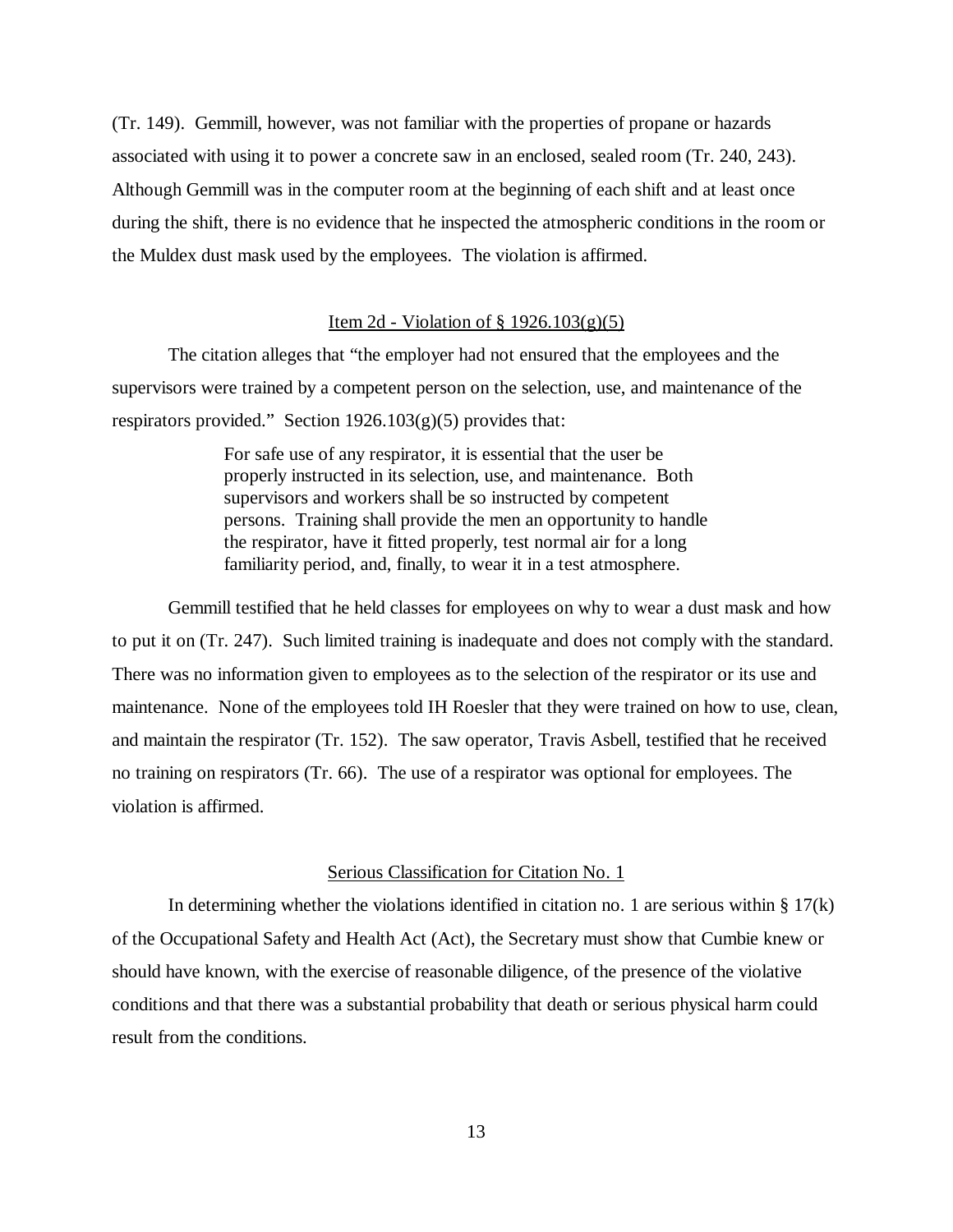As discussed, the record establishes that Cumbie should have known, with the exercise of reasonable diligence, of the lack of an MSDS for propane, the failure to train employees on propane and failure to have a written respiratory program for the selection of respirators. Because of Cumbie's failure to know the hazards associated with working with propane and selecting the respirator, the issue is whether the resulting injury would likely be death or serious harm if an accident should occur. *Whiting-Turner Contracting Co.*, 13 BNA OSHC 2155, 2157, 1989 CCH OSHD ¶ 30,148, p. 41,478, n. 5 (No. 91-862, 1993).

As described by Travis Asbell and Ralph Gemmill, the resulting injuries to employees were serious. Employees blacked out and suffered light-headedness, dizziness, headaches, and nausea while working with the concrete saw (Tr. 40, 49, 55, 203, 244, 256). Dr. Dawkins testified that at 20 percent level carboxyhemoglobin, an individual would experience nausea and vomiting (Tr. 105). Asbell's carboxyhemoglobin level was still 20.2 percent several hours after the job was shut down.<sup>4</sup> Therefore, the violations of §§ 192659(g)(8), 1926.59(h), 1926.103(e)(1),  $1926.103(g)(2)$ ,  $1926.103(g)(4)$  and  $1926.103(g)(5)$  are serious.

## Penalty Considerations for Citation No. 1

The Commission is the final arbiter of penalties in all contested cases. In determining an appropriate penalty, the Commission considers the size of the employer's business, history of previous violations, the employer's good faith, and the gravity of the violation. Gravity is the principal factor to be considered.

Cumbie employs 35 - 40 employees. There were 3 - 4 employees working in the computer room at the library (Tr. 185). OSHA gave Cumbie 40 percent credit for size (Tr. 131). Cumbie is also entitled to credit for history and good faith. There is no record that Cumbie has received a citation in the past (Tr. 131, 181). Also, there is no evidence that Cumbie was uncooperative during the inspection. Cumbie's written hazardous communication program was not considered deficient by OSHA (Tr. 186).

For violations of §§ 1926.59 $(g)(8)$ , and 1926.59(h) (items 1a, 1b), a grouped penalty of \$1,500 is reasonable. There is no dispute that Cumbie failed to maintain an MSDS for propane

<sup>4</sup>Hospital records indicate that Asbell was at the hospital at 8:42 a.m. (Exh C-2).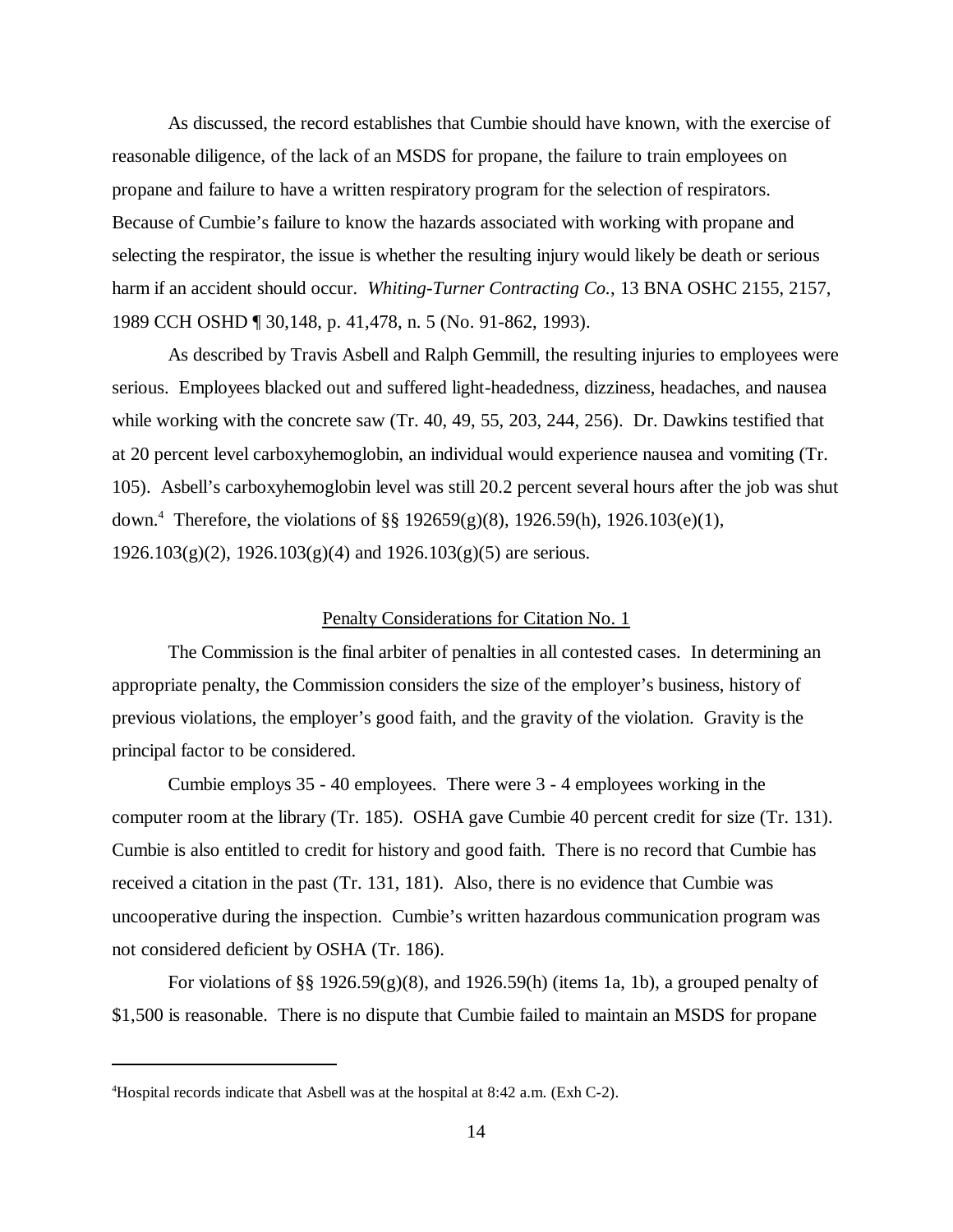and train employees associated with working in an enclosed space while burning propane. Three employees worked two shifts of six to eight hours each. The employees suffered dizziness, nausea, and black outs. The employees went to the hospital and received oxygen. Asbell spent time in a hyperbaric chamber (Tr. 64).

For violations of §§ 1926.103(e)(1), 1926.103(g)(2), 1926.103(g)(4) and 1926.103(g)(5) (items 2a, 2b, 2c, 2d), a grouped penalty of \$2,300 is reasonable. Cumbie used an inappropriate respirator for the conditions. It was ineffective for the hazards associated with burning propane in an enclosed room. Three employees were exposed and suffered serious health conditions.

## WILLFUL CITATION NO. 2

## Item 1a - Violation of  $\S$  1926.55(b)

The citation alleges that "employees working in the Strozier Library on Florida State University campus were overexposed to carbon monoxide which was generated by a faulty operating, propane gas powered saw." Also, it alleges that "The employer failed to assure that engineering controls in place were adequately operated and maintained to assure a safe working environment." Section 1926.55(b) provides that:

> To achieve compliance with paragraph (a) of this section, administrative or engineering controls must first be implemented whenever feasible. When such controls are not feasible to achieve full compliance, protective equipment or other protective measures shall be used to keep the exposure of employees to air contaminants within the limits prescribed in this section. Any equipment and technical measures used for this purpose must first be approved for each particular use by competent industrial hygienist or other technically qualified person. Whenever respirators are used, the use shall comply with 1926.103.

There is no dispute that Cumbie used a negative air machine and employees wore dust masks in the enclosed computer room while cutting holes in the concrete floor with a propane powered saw. The purpose of the negative air machine was to draw the dust from the room to the outdoors. The negative air machine was provided by the general contractor and was the type used in asbestos abatement (Tr. 17-18, 158, 195). The filters to the negative air machine were checked and replaced repeatedly during the two nights (Tr. 21, 23, 196). However, the computer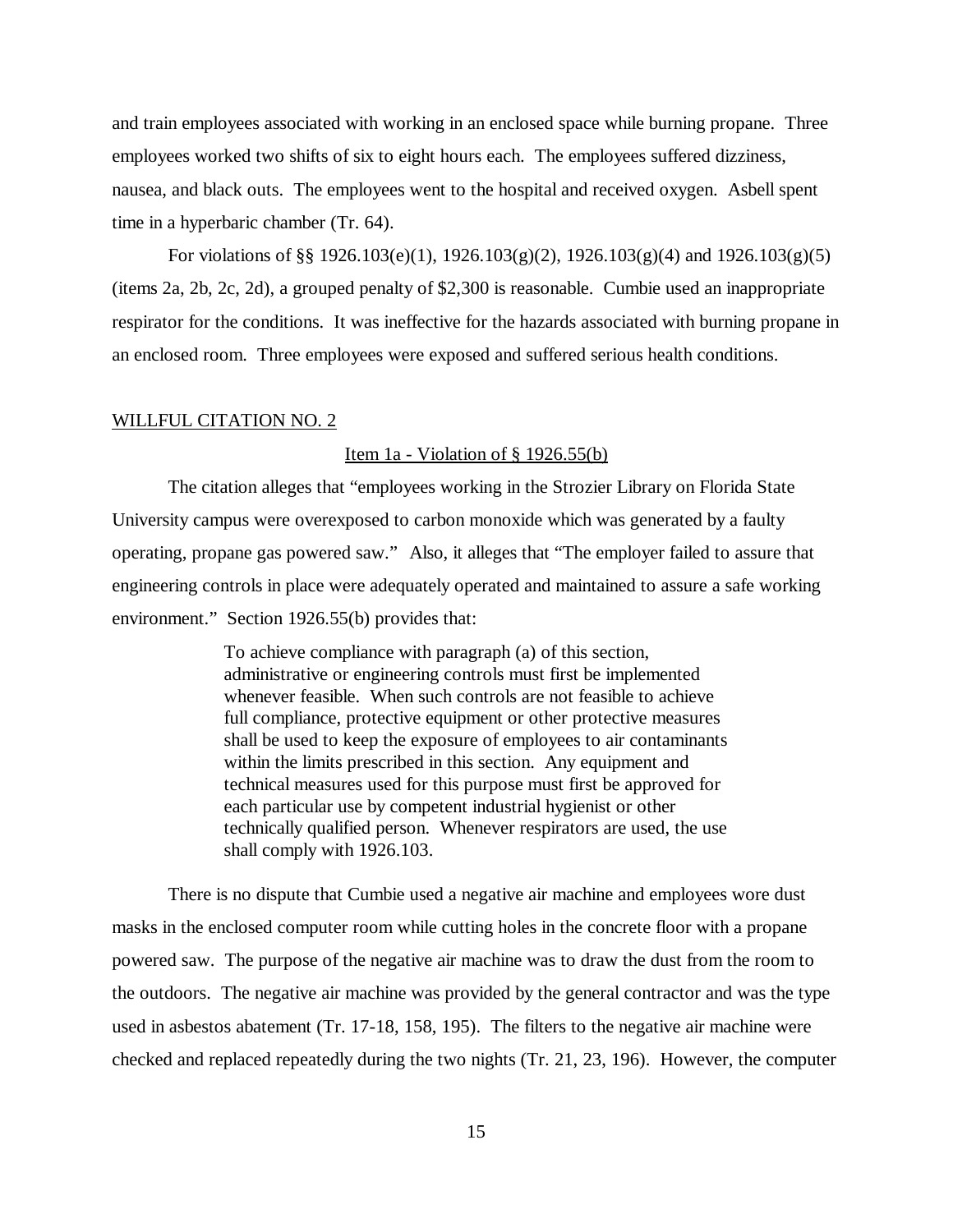room was sealed with visqueen. In certain small places where the visqueen was not taped, small amounts of air could pass into the room. The room was not completely air tight (Tr. 196-197). However, the room needed to be sealed sufficiently to prevent the escape of dust to other rooms in the library. If there was no air in the room, the tubing for the negative air machine to the outside would have collapsed. According to Gemmill, he repeatedly checked the tubing and there was no collapsing (Tr. 196). However, there was no fresh air forced into the room. Also, there was no evidence that Cumbie performed air flow monitoring to show the amount of ventilation, nor was any other ventilation provided to the room.

Although a negative air machine may be used for asbestos abatement, employees working in an asbestos-regulated area should wear air purifying or supplied air respirators, not dust masks as used by Cumbie (*See* § 1926.1101(h)(2) construction asbestos standard for respirators). Also, the ventilation in the asbestos-regulated area must be able to move air contaminants away from employees (*See* § 1926.1101(g)(1)(iii)).

It is undisputed that three Cumbie employees working in the computer room were exposed to an excessive amount of carbon monoxide from the operation of a propane powered concrete saw. IH Roesler testified that the employees should have been protected with appropriate respiratory protection. He also opined that a pneumatic saw instead of propane powered saw could have been utilized (Tr. 189). Ralph Gemmill, former superintendent, acknowledged that a pneumatic saw was used to complete the job (Tr. 253-254).

The record establishes, therefore, that engineering controls and alternative protective equipment could have been utilized if Cumbie knew or should have known, with the exercise of diligence, of the potential for carbon monoxide exposure. Although propane may be a clean burning fuel and suitable for some indoor uses, Cumbie used it to power a combustible engine in an enclosed/sealed room. According to the MSDS, propane should be used in a opened, well ventilated room (Exh. C-3). The MSDS which Cumbie did not maintain plainly advises against burning propane in an oxygen deficient environment. Gemmill agreed that the computer room was not a well ventilated room (Tr. 244). Gemmill described the work in the computer room as an "extremely dusty job, I'll not deny it" (Tr. 263).

There is no evidence that the concrete saw was faulty (Tr. 179). Also, Gemmill denied that until he shut the job down, he was unaware that employees were feeling ill from fumes from

16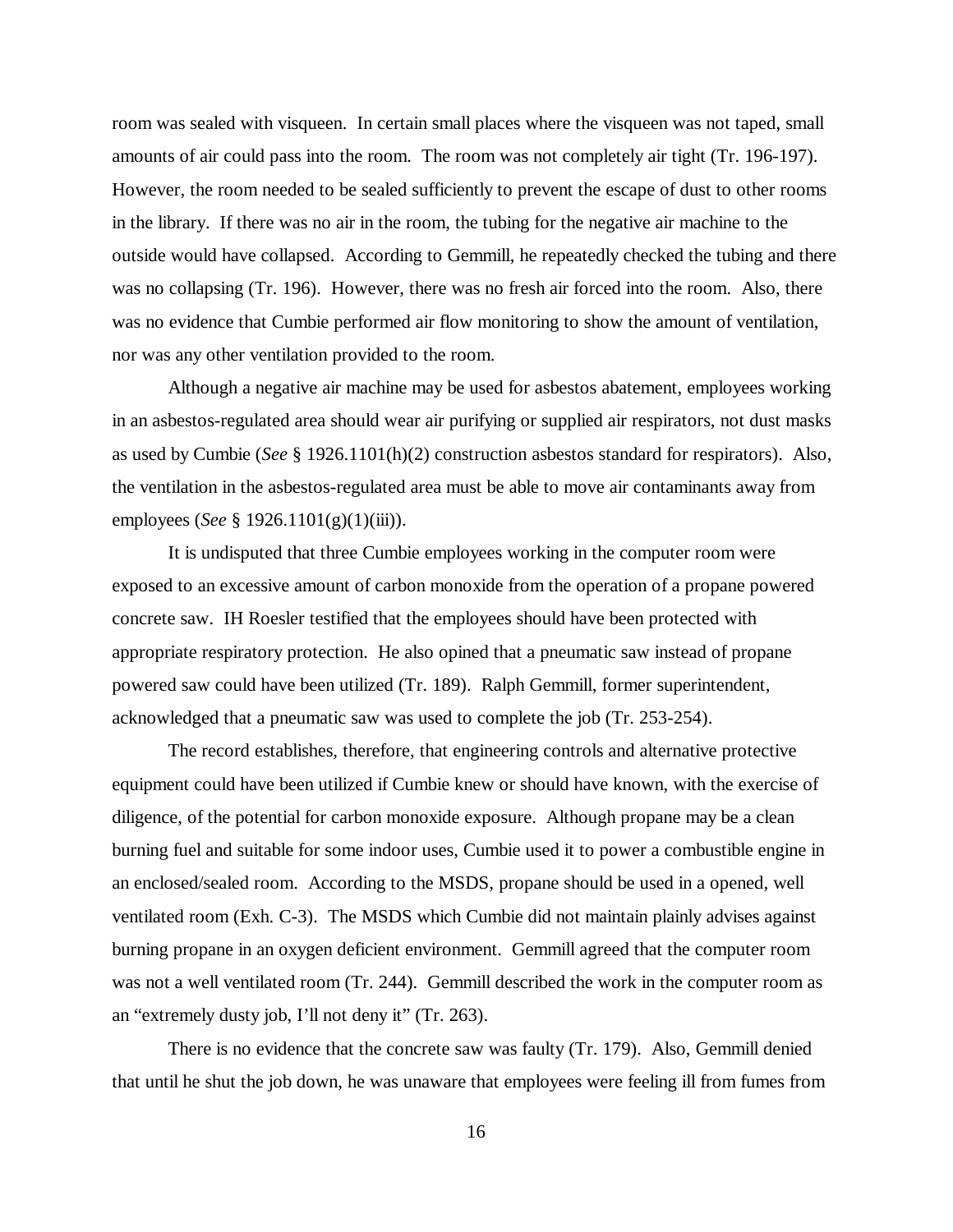the saw. He testified that the employees did not tell him of being sick (Tr. 200-201, 222). However, Travis Asbell, saw operator, testified that he told Gemmill of the problems with the fumes during a telephone call on Thursday afternoon and during a break on Thursday evening (Tr. 49, 54). However, in his statement to IH Roesler, taken on June 6, 1996, Asbell stated that he never told Gemmill of his health problems (Tr. 68-69). Since his statement to OSHA was taken immediately after the accident and Asbell is currently involved in legal action against Cumbie, Asbell's testimony on this point is not credible. Gemmill's testimony, on the other hand, appears more credible and devoid of any reason to fabricate. Gemmill was fired by Cumbie several months after the accident "because we have different ideas" (Tr. 210).

IH Roesler testified that Willie Atkinson stated that he told Gemmill of problems with the fumes on Wednesday night (Tr. 162, 164). However, Atkinson did not testify, and no signed statement was made a part of the record. Although an admission under § 801(d)(2), Federal Rules of Evidence, the statement is given little weight. Gemmill's testimony at hearing and in his statement to IH Roesler contradicts Atkinson's statement to Roesler (Exh. C-4; Tr. 200-201). Also, Atkinson, like Asbell, is currently involved in legal action against Cumbie (Tr. 176).

Larry Davis, foreman for Biltmore Construction, general contractor, was aware that the employees were not feeling well during their first evening of work in the computer room. However, he only told Gemmill that "all looked normal that night" (Tr. 23, 30).

The record, therefore, does not support Cumbie's actual knowledge of conditions in the computer room. However, Cumbie had constructive knowledge of the conditions. Cumbie was operating a combustion engine in an enclosed room without knowing whether there was adequate ventilation or proper respiratory protection. If Cumbie had maintained the MSDS for propane, it would have known of the health hazards of burning propane in an oxygen-deficient atmosphere. The MSDS warns that "when burned in a deficiency of oxygen, CO can be formed" and "at high concentrations and when mixed with air, the gas may become an anesthetic and subsequently an asphyxiant by diluting or decreasing the available oxygen in potential breathing zones" (Exh. C-3). Gemmill knew the room was not well ventilated (Tr. 244). He did not know that propane "put off carbon monoxide" (Tr. 243). Gemmill was using a product without knowing its properties and potential health hazards. There is no showing that Gemmill exercised reasonable diligence in designing proper ventilation for an enclosed/sealed room; monitoring the conditions in the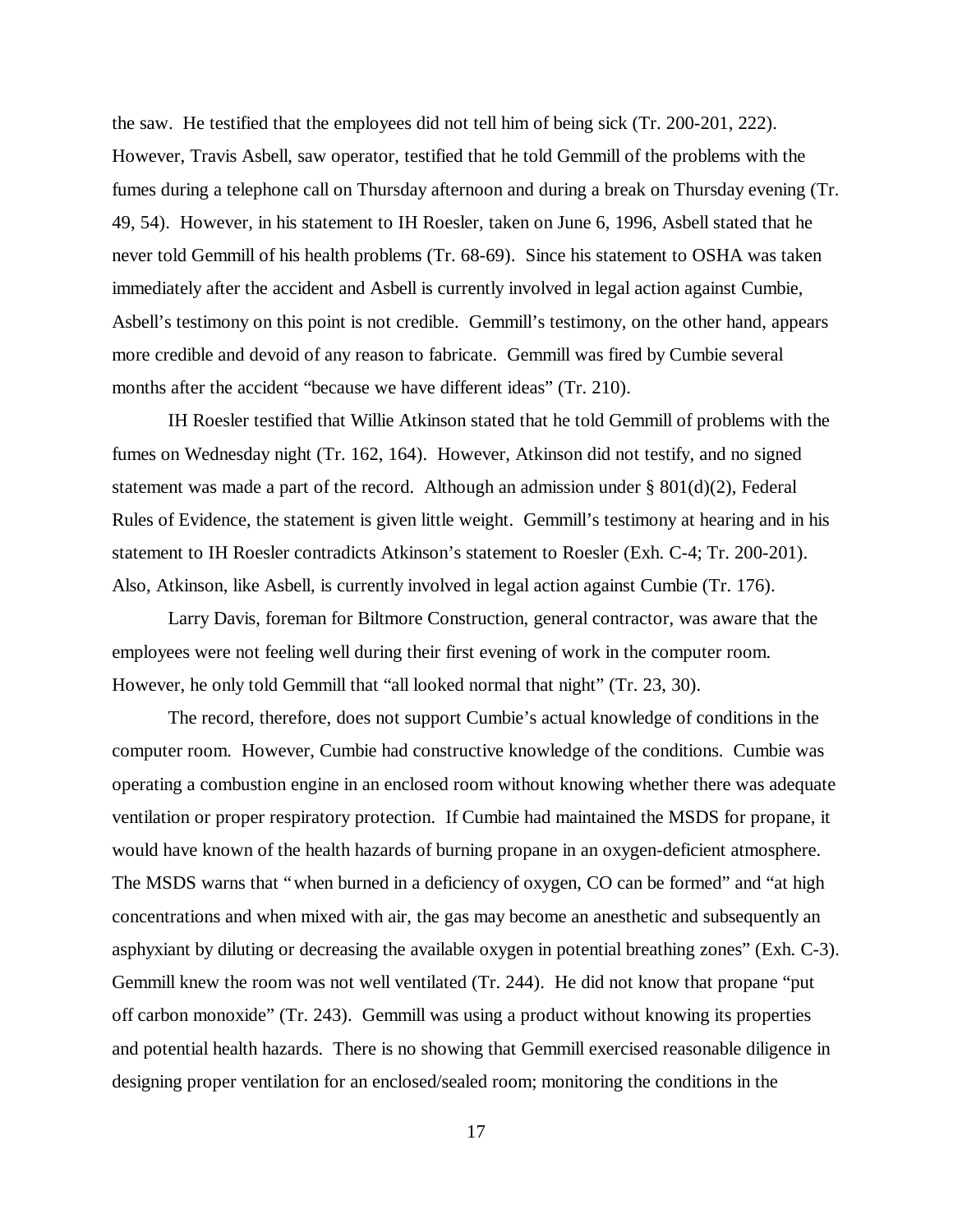computer room; and understanding the potential health affects of propane. The constructive knowledge of a supervisory employee is imputed to Cumbie. *See Tampa Shipyards, Inc.*, 15 BNA OSHC 1533 (Nos. 86-360, 86-469, 1992).

## Willful Classification for Citation No. 2

The violation of  $\S 1926.55(b)$  is classified as "willful." A willful violation is "one committed with intentional knowing or voluntary disregard for the requirements of the Act, or with plain indifference to employee safety." *Conie Construction, Inc.*, 16 BNA OSHC 1870, 1872 (No. 92-264, 1994). A willful violation is differentiated from other classifications of violations by a heightened awareness of the illegality of the conduct or conditions and by a state of mind showing conscious disregard or plain indifference.

A violation, however, is not willful if the employer has a good faith belief that it was not in violation. The test of good faith for these purposes is objective--whether the employer's belief concerning a factual matter, or the interpretation of a rule was reasonable under the circumstances. *General Motors Corp.*, *Electro-Motive Div.*, 14 BNA OSHC 2064 (No. 82-630, 1991).

The record does not support a willful violation of § 1926.55(b). There is no history that Cumbie was previously cited by OSHA for unsafe conditions (Tr. 181). Also, the work in the computer room changed from what Cumbie had anticipated and planned. There was new carpeting in other rooms and the thickness of the concrete floor exceeded 5 inches (Tr. 194). These unexpected conditions changed Cumbie's method of work. It required sealing the computer room from other areas in the library. Also, to use a blade large enough to cut through the concrete floor, a propane powered saw was needed (Tr. 201-202). Cumbie knew that a gasoline powered saw was not acceptable. Cumbie in good faith believed that propane was an appropriate fuel for indoor use. Also, the use of a negative air machine was believed adequate to remove excessive levels of dust from the room. To protect workers, Cumbie used NIOSHapproved dust masks suitable for dust, fumes, and mists (Tr. 187).

Ralph Gemmill, former superintendent, in his repeated visits inside the computer room denied smelling any fumes or exhaust (Tr. 200, 240, 252). When he did smell the exhaust and started feeling dizzy, he immediately shut down the job and sent the workers home after asking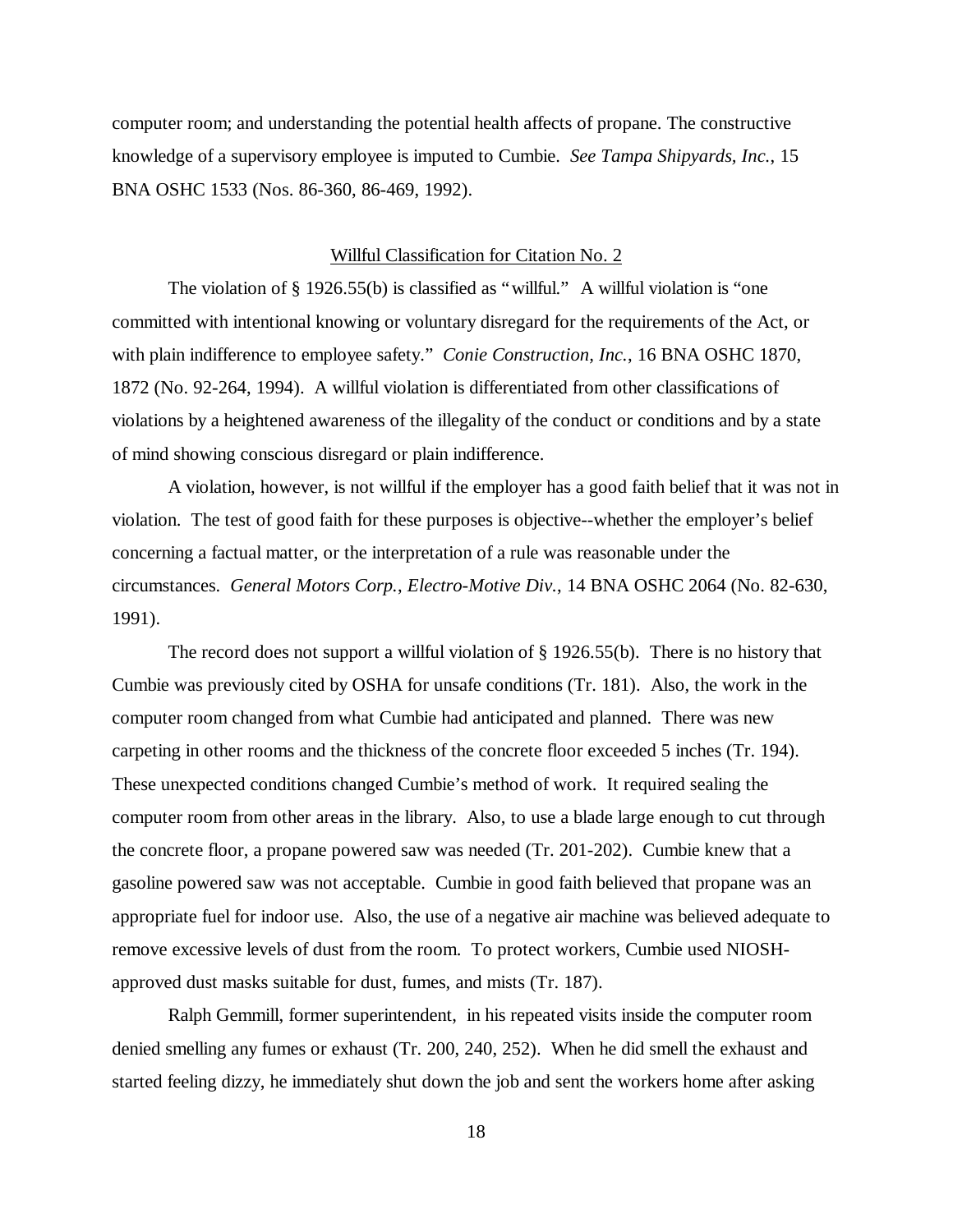the employees if they needed a doctor (Tr. 203-204). Gemmill testified that "if felt conditions were unsafe, he would not have done the job regardless of Biltmore (general contractor) instruction" (Tr. 212).

The Secretary failed to show intentional disregard or plain indifference. Cumbie maintained an adequate written hazardous communication program (Tr. 185-186). The violation of § 1926.55(b) is serious in that Cumbie should have known of the potential hazard of burning propane in an enclosed space and employees were exposed to serious injury. Three employees showed exposure levels to carbon monoxide in excess of the PEL.

#### Penalty Consideration for Citation No. 2

A penalty of \$4,000 for violation of § 1926.55(b) is reasonable. For the reasons previously discussed, Cumbie is entitled to credit for size, history and good faith. The gravity is high. Three employees were injured from their exposure to excessive levels of carbon monoxide. Asbell was blacking out and vomiting. He was taken to the hospital and treated with oxygen and placed in a hyperbaric chamber. Even after serval hours, Asbell's carbon monoxide exposure level exceeded four times the PEL adopted by OSHA.

## OTHER THAN SERIOUS CITATION NO. 3

#### Item 1 - Violation of § 1926.102(a)(5)

The citation alleges that "the employer had not provided the employees with face and eye protection that was adequate for the hazards of cutting concrete. Face shields and goggles were the eye and face protection needed for cutting concrete." Section  $1926.102(a)(5)$  provides that:

> Table E-1 shall be used as a guide in the selection of face and eye protection for the hazards and operations noted.

The standard requires an employer to use Table E-1 when selecting eye protection for its employees. There is no dispute that employees were cutting concrete with a propane powered saw and the job was "extremely dusty" (Tr. 263). IH Roesler testified, based on discussions with employees, that safety glasses were provided for the concrete cutting in the computer room.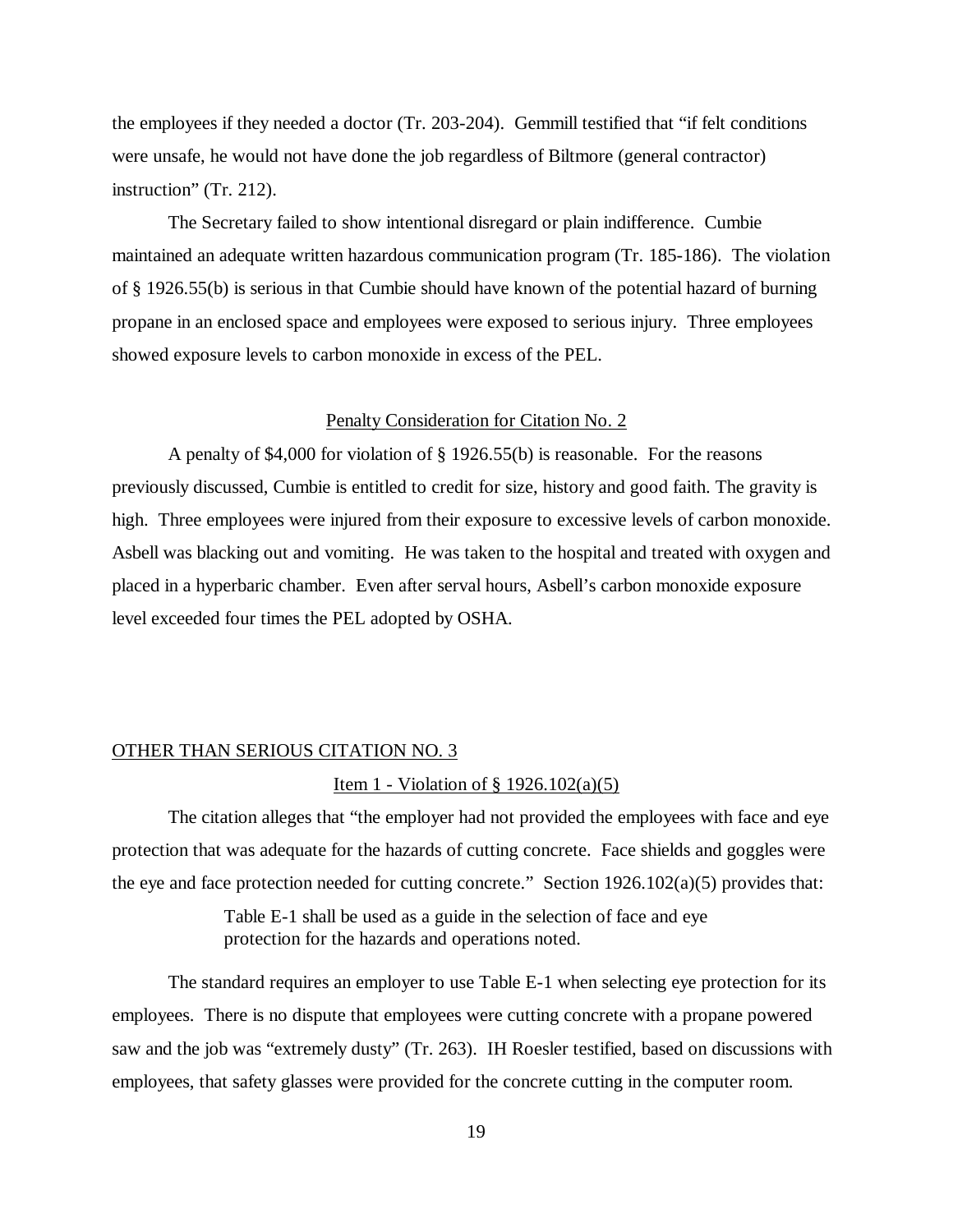According to Roesler, Table E-1 requires goggles to protect employees' eyes from the dust and particulates arising from the concrete cutting operation (Tr. 154-155).

Gemmill testified that there were "safety goggles" but he could not remember whether they were being worn by employees. He did not describe the "goggles," and there is no indication that Table E-1 was taken into consideration in making the selection (Tr. 217). Travis Asbell, saw operator, testified that he did not wear any eye protection. Thus, Asbell's testimony is unrefuted and appropriate eye protection was not worn by employees.

Cumbie argues that on June 5, 1996, as alleged in the citation, the project was complete and there was no showing of a violation on that date. The citation alleges the violation to have occurred "on or about 6/5/96." The failure to use proper eye protection occurred May 30 to June 1, 1996, at the library project. The citation reasonably notifies Cumbie of the nature of the violation and the date of occurrence. If not, the citation is amended *sua sponte* to reflect the violation to have occurred on May 30- June 1, 1996. It is clear from the record that the failure to properly select eye protection occurred at the library project. It was the subject of the hearing. Cumbie did not object to the testimony of IH Roesler and is not prejudiced by the amendment (Tr. 154-155).

An "other" than serious violation of § 1926.55(b) is affirmed.

# **FINDINGS OF FACT AND CONCLUSIONS OF LAW**

The foregoing decision constitutes the findings of fact and conclusions of law in accordance with Rule 52(a) of the Federal Rules of Civil Procedure.

## **ORDER**

Based upon the foregoing decision, it is ORDERED that: CITATION NO. 1